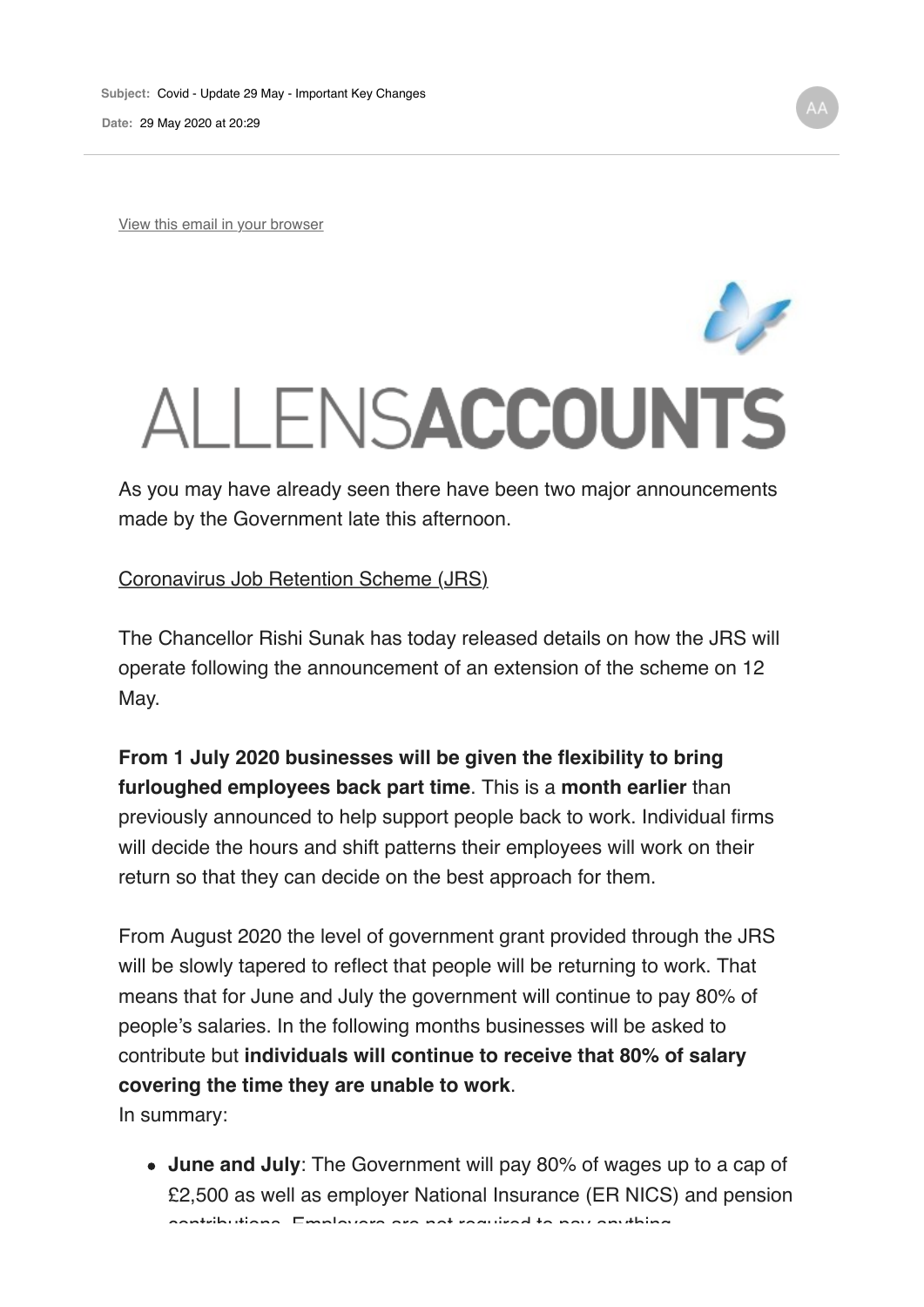contributions. Employers are not required to pay anything.

- **August**: The Government will pay 80% of wages up to a cap of £2,500. Employers will pay ER, NICs and pension contributions.
- **September**: The government will pay 70% of wages up to a cap of £2,187.50. Employers will pay ER, NICs and pension contributions and 10% of wages to make up 80% total up to a cap of £2,500.
- **October**: The Government will pay 60% of wages up to a cap of £1,875. Employers will pay ER, NICs and pension contributions and 20% of wages to make up 80% total up to a cap of £2,500.

From 1 July 2020 employers will be able to:

- **bring back to work employees who have previously been furloughed for any amount of time and any shift pattern**, while still being able to claim JRS grant for their normal hours not worked; and
- agree any working arrangements with previously furloughed employees.

When claiming the JRS grant for furloughed hours employers will need to report and claim for a **minimum period of a week**.

Employers will be able to claim the grant for the hours their employees are not working calculated by reference to their usual hours worked in a claim period. Further details will be included in future guidance. Employers will need to report hours worked and the usual hours an employee would be expected to work in a claim period.

We understand that further guidance on flexible furloughing and how employers should calculate claims will be published on 12 June 2020.

**The scheme will close to new entrants from 30 June**. From this point onwards, employers will only be able to furlough employees that they have furloughed for a full three-week period prior to 30 June. This means that the **final date by which an employer can furlough an employee for the first time will be the 10 June**, in order for the current three-week furlough period to be completed by 30 June. Employers will have until 31 July to make any claims in respect of the period to 30 June. From 1 July the scheme will only be available to employers that have previously used the scheme in respect of employees they have previously furloughed.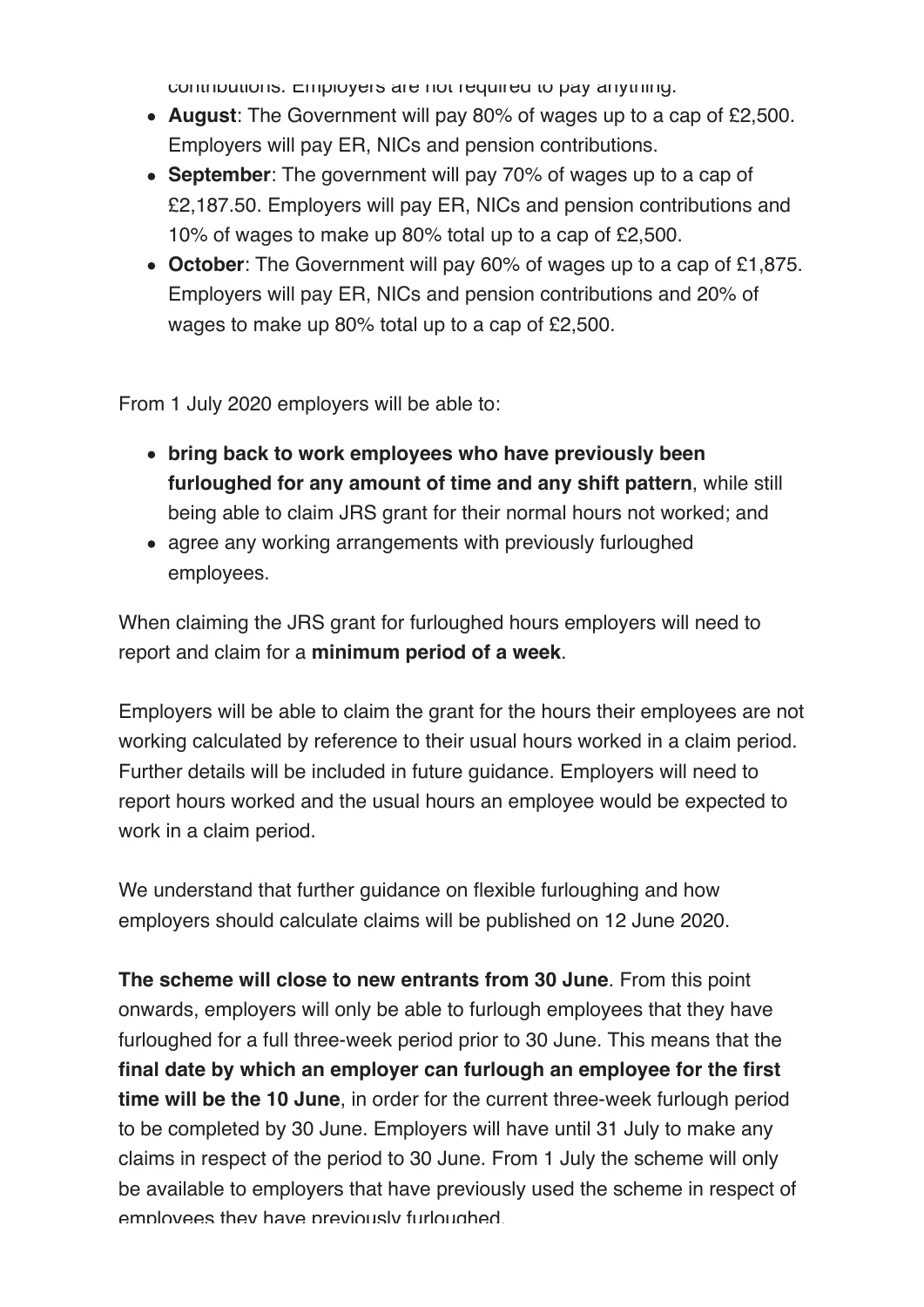employees they have previously furloughed.

## Self-Employment Income Support Scheme (SEISS)

Rishi Sunak has also announced that this scheme will be extended.

Eligible taxpayers will be able to claim a second and final grant in August. **The grant will be worth 70% of their average monthly trading profits, paid out in a single instalment covering three months from June to the end of August, and capped at £6,570 in total.**

Self-employed individuals, including members of partnerships, are eligible if they:

- submitted their Income Tax Self-Assessment tax return for the tax year 2018/19; and
- continued to trade in 2019/20 and intend to keep trading in 2020/21; and
- carry on a trade which has been adversely affected by COVID-19; and
- have average self-employed trading profits of no more than £50,000 and at least equal to their non-trading income.

Individuals **can continue to work**, start a new trade or take on other employment including voluntary work.

Eligible taxpayers have previously been able to claim a taxable grant worth 80 per cent of their average monthly trading profits, paid out in a single instalment covering March to May, and capped at £7,500 in total. Applications for this first grant opened on 13 May 2020 and **will close on 13 July 2020**.

The eligibility criteria are the same for both grants, and individuals will need to confirm that their business has been adversely affected by Coronavirus when applying for the second and final grant. An individual does not need to have claimed the first grant in order to be eligible for the second and final grant.

Applications will open in August 2020 and we understand further information on the second grant will be available on 12 June 2020.

https://www.gov.uk/government/news/chancellor-extends-self-employmentsupport-scheme-and-confirms-furlough-next-steps